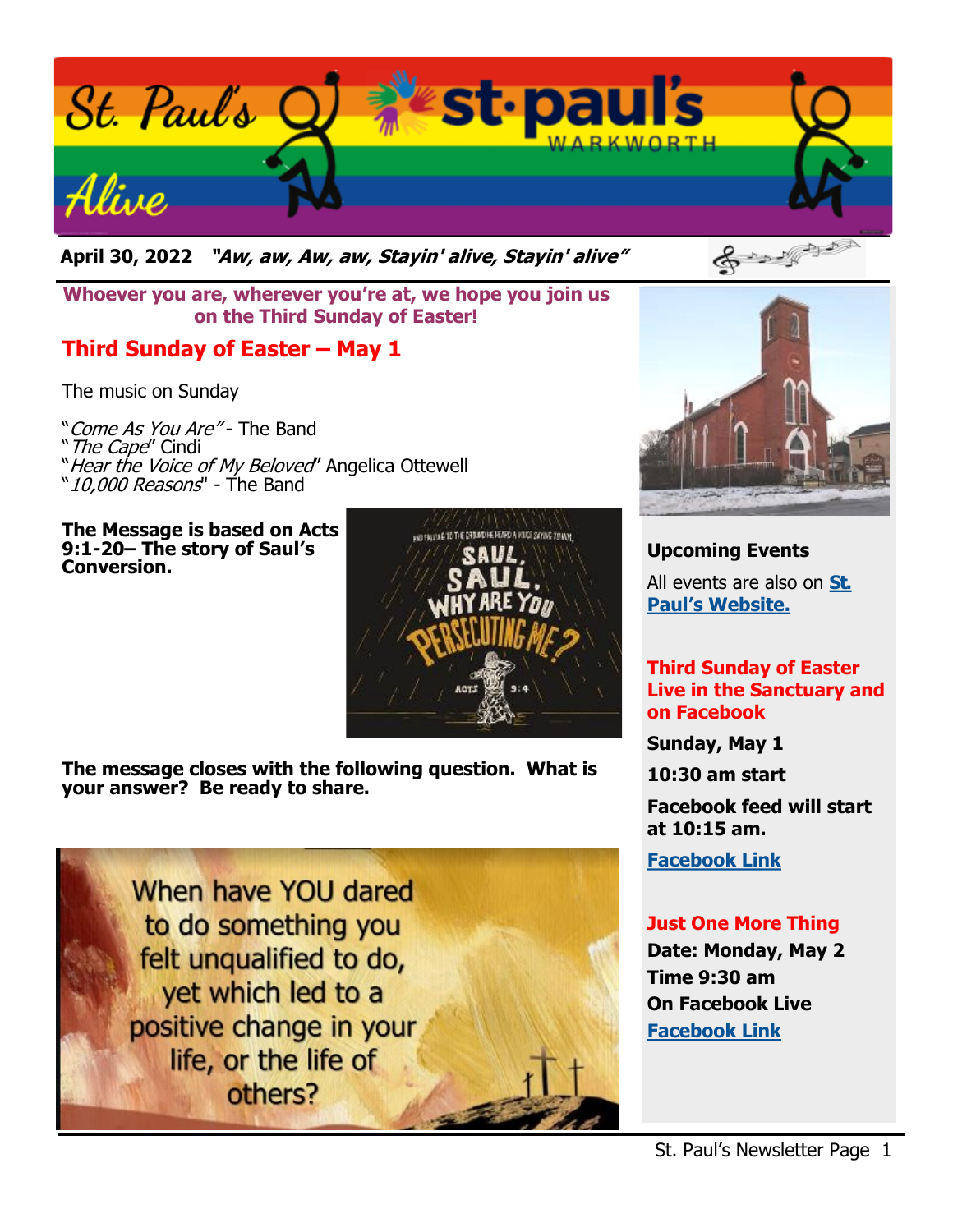## **Just One More Thing**

Rev. Meggin will be on Facebook Live on Monday at 9:30 am with Just One More Thing. During this time Rev. Meggin will delve more deeply into some aspect of the message that was delivered on Sunday!

## **Mothers' Day—Sunday, May 8**

**Whoever you are, wherever you are, plan on joining us for Mothers Day**



#### **Not Just Java**

**Tuesday, May 3 1:30 pm [Zoom Link](https://us02web.zoom.us/j/89298492606?pwd=a2JDMGhWekdwdTMrRWhGOXU2clZCZz09)**

#### **Art 4 Adults**

**Wednesday, 9:30 a.m.**

### **Band Practice**

**Wednesday 7 p.m**

Rev. Hare and Sue Hugginson are usually back in St. Paul's, on Tuesday's and Thursday's

Rev. Meggin Hare 705-924-2840

mobile 705-930-7675

[meggincking@gmail.com](mailto:meggincking@gmail.com)

Susan Hugginson 705-924-2840 [stpaulsuc@nexicom.net](mailto:stpaulsuc@nexicom.net)